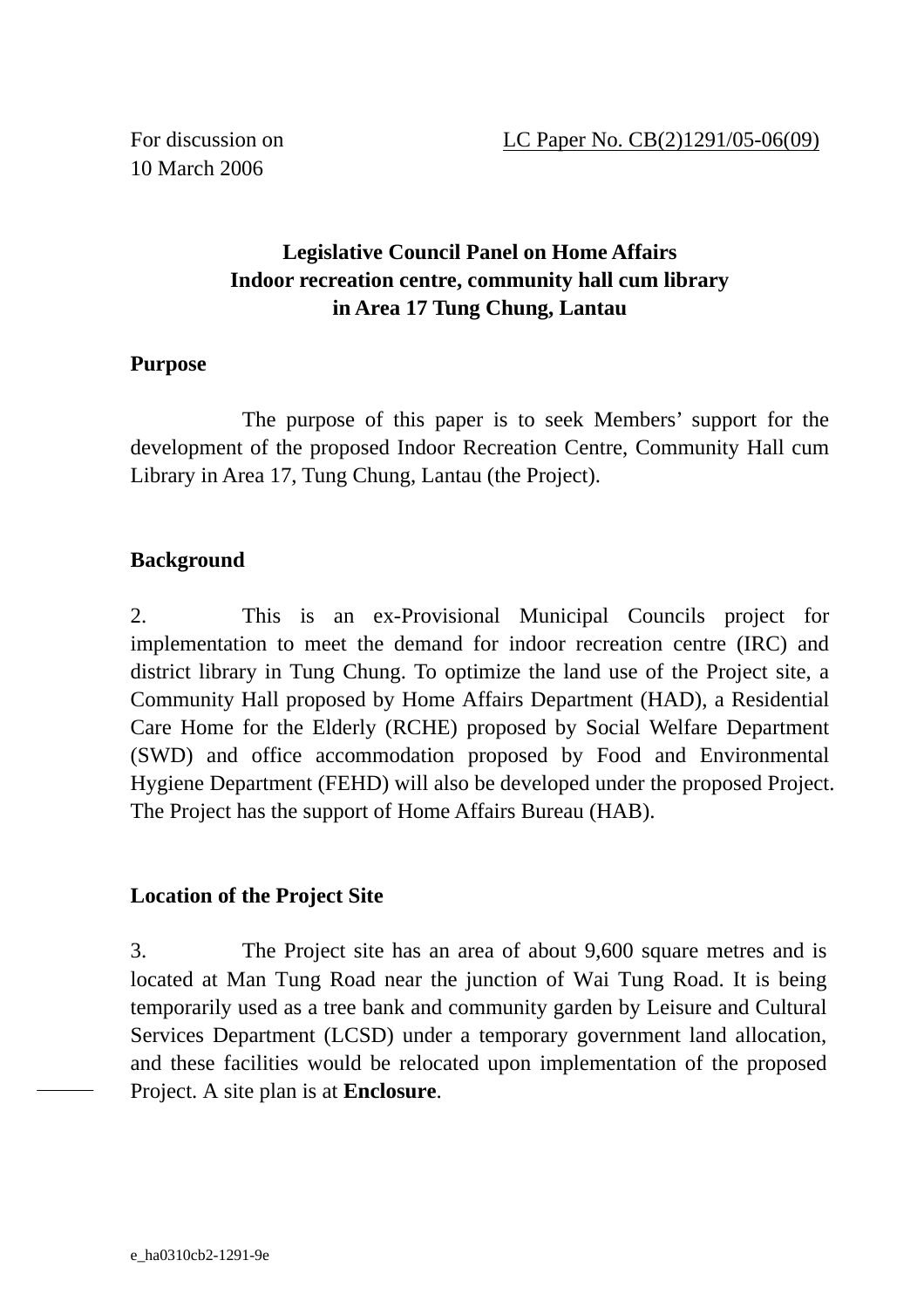#### **Scope of the Project**

- 4. The proposed scope of the Project comprises
	- (a) An **Indoor Recreation Centre** which includes a multi-purpose arena (which can accommodate two basketball courts or two volleyball courts or eight badminton courts) with spectator seating; a multi-purpose activity room; a table tennis room; a fitness room; a chess playing room; a children's playroom; offices and other supporting facilities;
	- (b) a **District Library** which includes an adult lending library; a children's library; a quick reference section; a newspapers and periodicals section; a multi-media library; a computer and information centre; an exhibition/display area; an extension activities room; a students' study room; offices with other supporting facilities and a base for a Mobile Library vehicle;
	- (c) a **Community Hall** proposed by HAD which includes a multi-purpose hall with a seating capacity of 450, a stage and its ancillary store, a stage meeting room, dressing rooms, a conference room, a management office, a store room, toilets and other ancillary facilities such as car parking area and loading/unloading area;
	- (d) a **Residential Care Home for the Elderly** proposed by SWD to provide about 150 residential care places. The Project scope includes construction of a bare shell premises to make way for fitting-out works for dormitories, offices, medical/nursing care and other supporting facilities by the service operator to be selected by the Director of Social Welfare (DSW); and
	- (e) **Office Accommodation** proposed by the Director of Food and Environmental Hygiene (DFEH) for the Hawker Control Team (HCT) and Pest Control Section (PCS) of the Islands District Environmental Hygiene Office.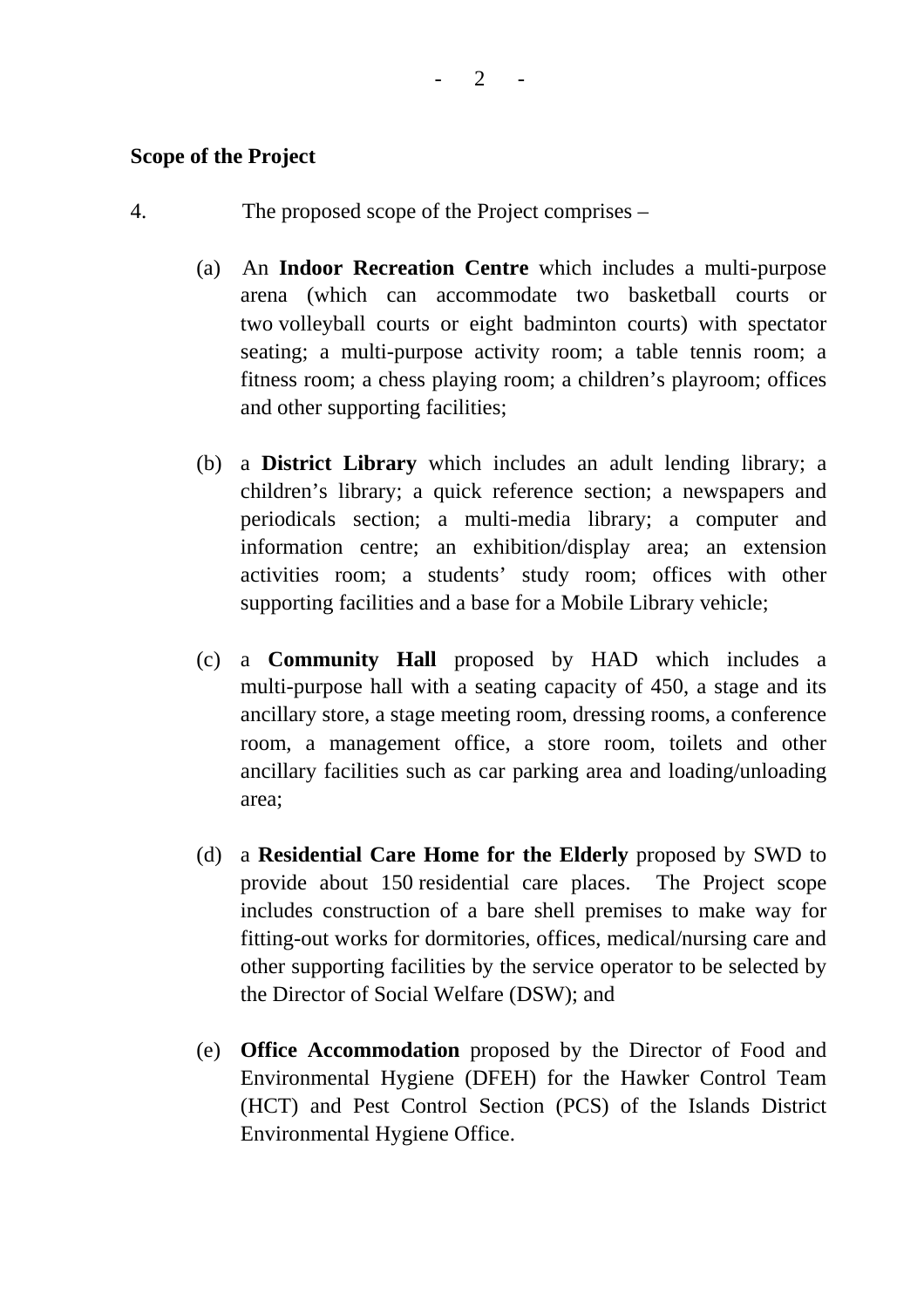# **Justifications An Indoor Recreation Centre (LCSD facilities)**

5. Tung Chung is a fast growing new town in Islands District with current population of about 80,000 which will rise to about 91,000 in 2013, an increase of some 14%. As a reference, the Hong Kong Planning Standard and Guidelines suggests a provision of one IRC for the current population in Tung Chung New Town. At present, there is no IRC provided there.

6. The four IRCs in Islands District, two in Cheung Chau, one in Peng Chau and one in Mui Wo, are located relatively far away and not easily accessible by residents of Tung Chung New Town. Owing to the wide, specific geographic characteristics of Islands District, which comprises Lantau Island and other outlying islands, the distribution of population in the district is rather sparse and scattered. It can take one or more hours of waiting and travelling time by ferry and public bus for residents of Tung Chung New Town to use the IRC facilities at Cheung Chau, Peng Chau and Mui Wo. The nearest IRC in other districts is at Tsing Yi of Kwai Tsing District, which is some 19km away from Tung Chung.

7. The proposed IRC is conveniently located near the Tung Chung Station of Mass Transit Railway and the Tung Chung Bus Terminus, and is easily accessible from the vicinity of Tung Chung, and will also help to meet the requirements of indoor recreation facilities in Lantau Island. A number of private and public residential developments are in the vicinity of the Project, namely, Tung Chung Crescent, Seaview Crescent, Caribbean Coast, Coastal Skyline, Fu Tung Estate, Yat Tung Estate and Yu Tung Court. There are six Mutual Aid Committees, one Owners' Corporation, four Residential Owners' Sub-committees, and about 10 Non-government Organizations in Tung Chung. In addition, four primary schools and four secondary schools are located in close proximity to the Project site. Although there are some outdoor leisure and sporting facilities such as basketball courts, and tennis courts etc. available in some private housing developments for their tenants, and in public housing estates of Housing Department, there are no public indoor recreation centre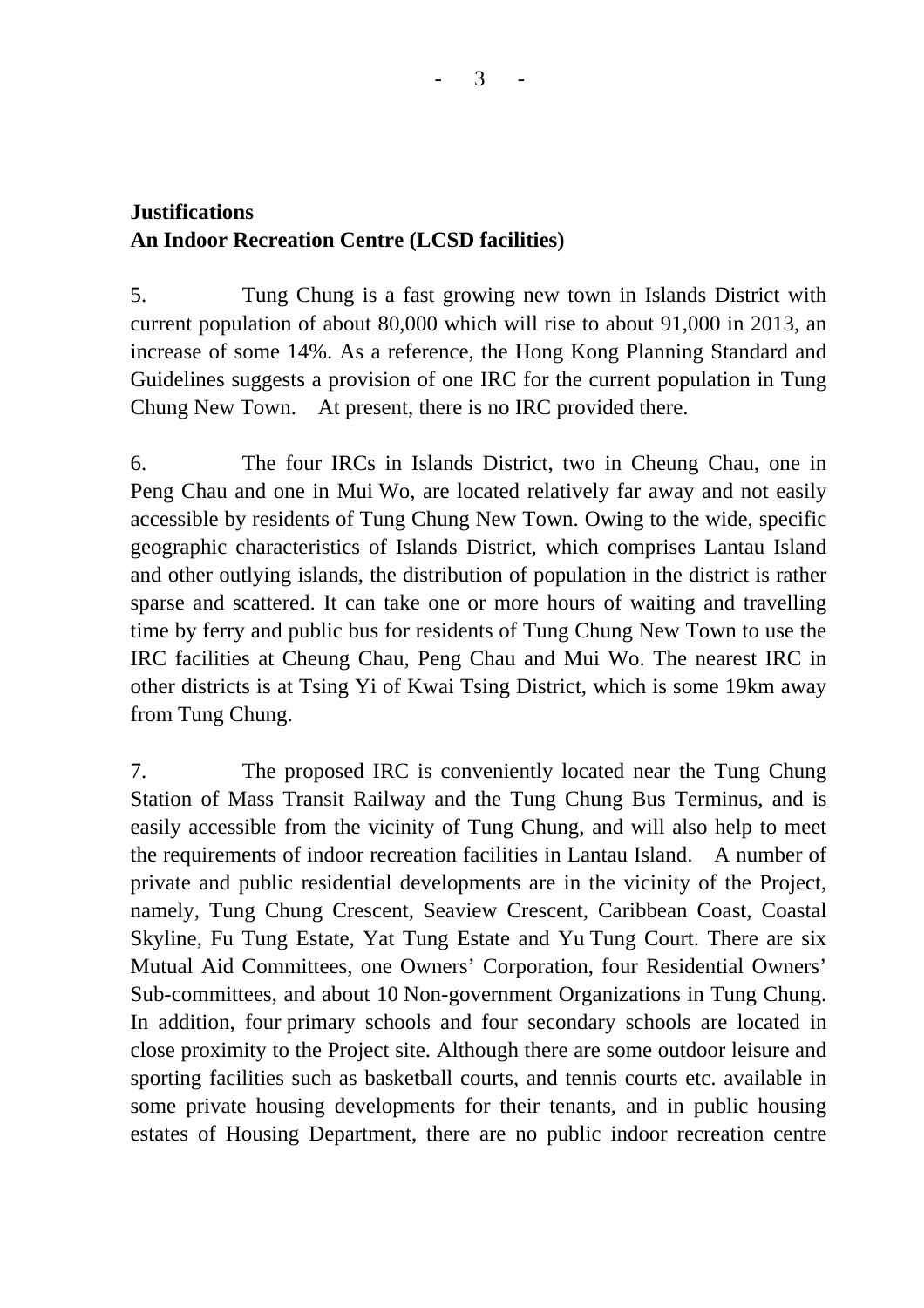$\overline{\mathcal{A}}$ 

facilities in Tung Chung. To better serve the population of some 52,000 public housing estates residents, and some 28,000 private housing residents at Tung Chung New Town, we propose to provide an IRC for the residents, students and sports organisations in the vicinity. It is expected that the facilities provided under this Project would be well patronized by local residents and students, and will help in the promotion of local sporting events and activities.

# **A District Library (LCSD facilities)**

8. At present, there is only a district library at Cheung Chau within Islands District. To meet the immediate needs of local residents, a small library of 745 square metres has been temporarily established in Yat Tung Shopping Centre of Yat Tung Estate and opened in 2004 pending the provision of a new permanent district library upon completion of the proposed Project. The interim small library is well received and the daily average issue has increased from 1,406 in 2004 to 1,844 in 2005. The new library under the proposed Project will replace the interim small library and will have a larger floor area of about 2,700 square metres to accommodate a full range of services and facilities at district level to better meet the information needs of the local residents as well as the population in the district. The base for Mobile Library vehicle will also be more conveniently located than its present location in Mui Wo to serve six locations in Lantau. The nearest district library accessible by land is located at Tsing Yi of Kwai Tsing District which is about 19 kilometres away from Tung Chung and needs about 30 minutes travelling time by public transport.

## **A Community Hall (HAD facilities)**

9. According to the Hong Kong Planning Standards and Guidelines, community halls are provided on the basis of need, and factors including population size, area characteristics and community aspirations, location of the area concerned, availability of existing community halls or similar facilities nearby, etc. will be taken into consideration. At present, there is no community hall in Islands District. In view of its rapid development, Tung Chung has an acute demand for community hall facilities. The proposed community hall will provide a much-needed venue for organizing community activities by the residents, local organizations and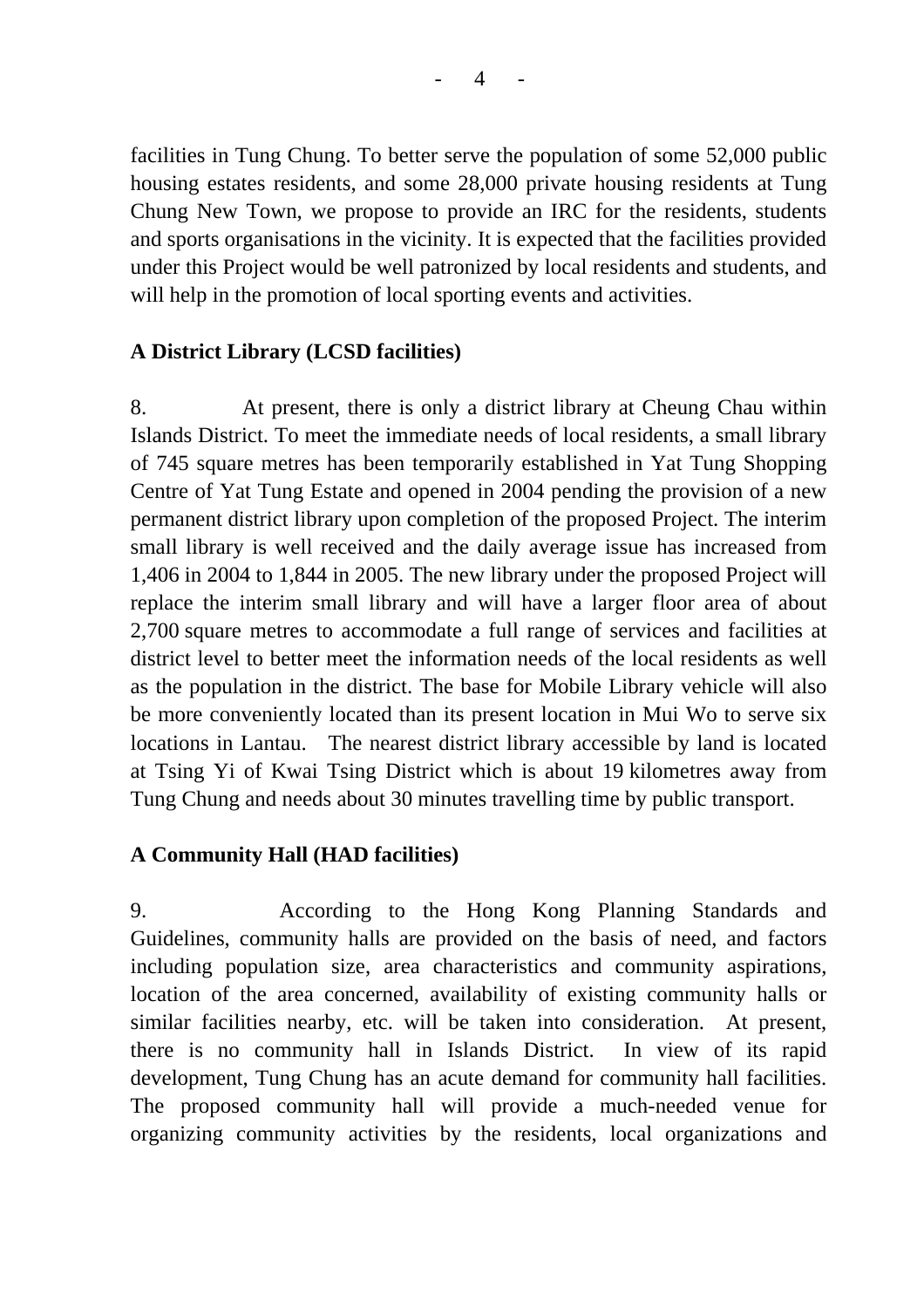non-governmental organizations in Tung Chung. It will also help cultivate a sense of belonging among local residents.

10. Over the past years, the residents in Tung Chung have been urging for the provision of a community hall to meet the needs of an increasing population. The Islands District Council (DC) has also been asking for early implementation of the Project in Tung Chung.

11. Having considered the local needs and aspirations for a community hall in Tung Chung, the Director of Home Affairs proposed that a community hall be incorporated in the proposed indoor recreation centre. To ensure that the needs of the community are met in a cost-effective manner, the design of the community hall will cater for both community and sports activities.

# **A Residential Care Home for the Elderly (SWD facilities)**

12. At present, there are two subvented RCHEs providing a total of 150 places and one private home providing 100 places of which 27 places are purchased by SWD under the Enhanced Bought Place Scheme for Lantau Island. Although planning of residential care service is based on the territory-wide demand, the DSW plans to set up a new RCHE in Lantau Island taking into account that the projected population of residents aged 65 and above in Lantau will increase from around 8,060 in 2004 to 10,630 in 2009 and the fact that the Islands District is situated some distance away from the urban area. The DSW has obtained the funding approval of the Lotteries Fund to meet the development cost of \$59.18 million for this facility.

## **Office Accommodation (FEHD facilities)**

13. The DFEH has requested for office accommodation for the HCT and PCS of the Islands District Environmental Hygiene Office under this Project. The HCT is responsible for the control of hawking activities by patrol and raids at hawker black spots. The main duty of the PCS is to carry out control work of pest, including rodents, mosquitoes and other arthropod pests, in abating the disease vectors.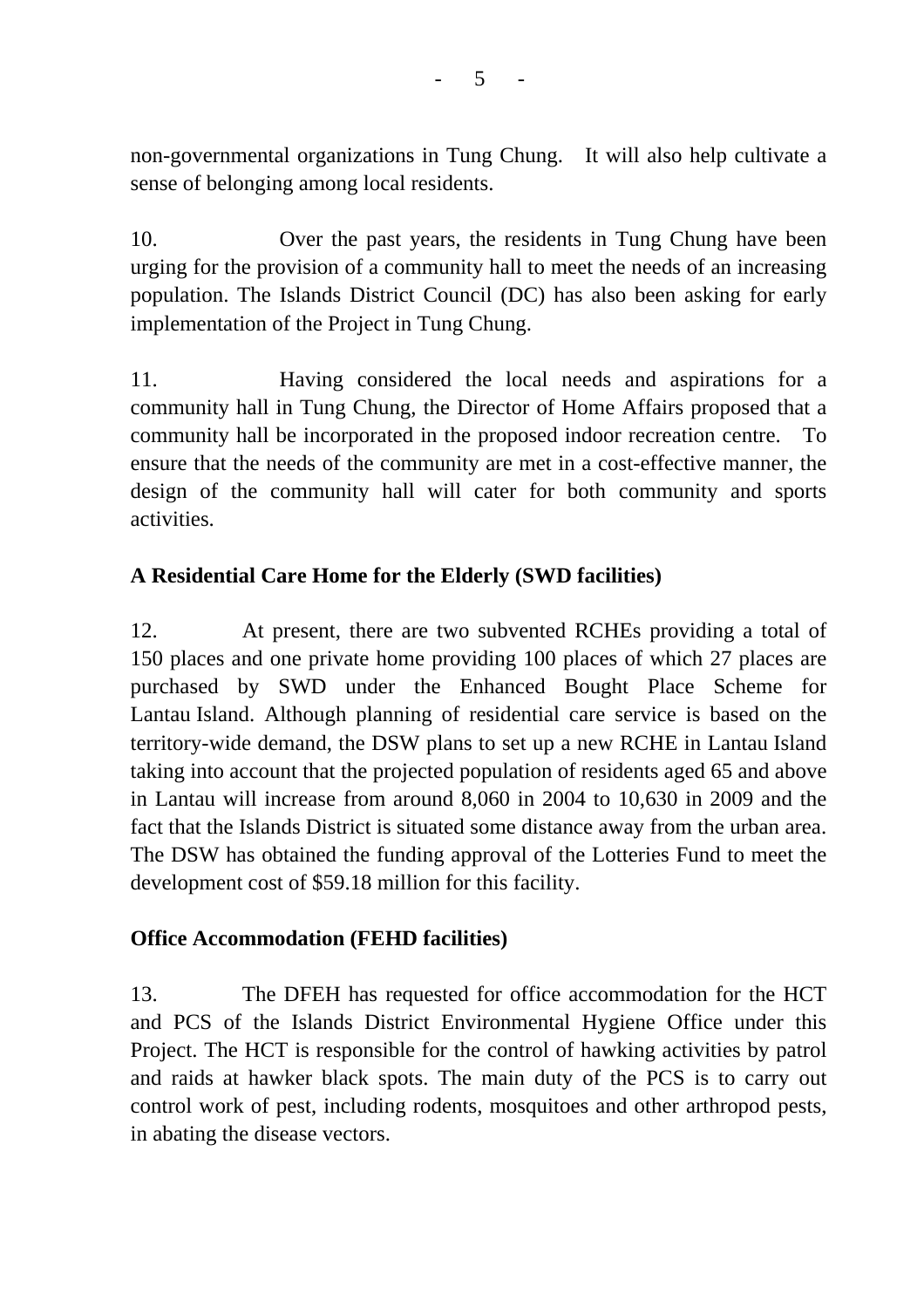- 6 -

14. In view of the increasing population and visitors in Tung Chung and the adjacent areas, there is a strong demand to enhance the environmental hygiene services there. Therefore, it is necessary to provide dedicated office accommodation in Tung Chung for the above-mentioned staff of Islands District Environmental Hygiene Office to facilitate the conduct of their inspections, operations and enforcement actions in a more efficient manner.

# **Mode of Delivery**

15. We proposed to adopt the "Design and Build" (DB) approach for the implementation of the Project. The selected contractor will be responsible for both the design and construction works. We anticipate that by tapping the private sector's expertise and ideas, this mode of delivery will help inject more innovation and diversity into the Project. Project monitoring will be undertaken by the Architectural Services Department (Arch SD) with input from concerned parties.

## **Public Consultation**

16. On 11 April 2002, the Community Affairs, Culture and Recreation Committee (CACRC) of Islands DC was consulted on the scope of the Project. The Project was strongly supported by the Council for early implementation. The CACRC was informed of the progress of the Project on 4 July 2005 and was consulted on the conceptual layout of the Project on 9 January 2006. It reiterated its strong support to the Project and urged for its early implementation.

## **Project Estimate and Implementation Plan**

17. We have upgraded the Project to Category B. The estimated project cost is \$372 million in money-of-the-day prices.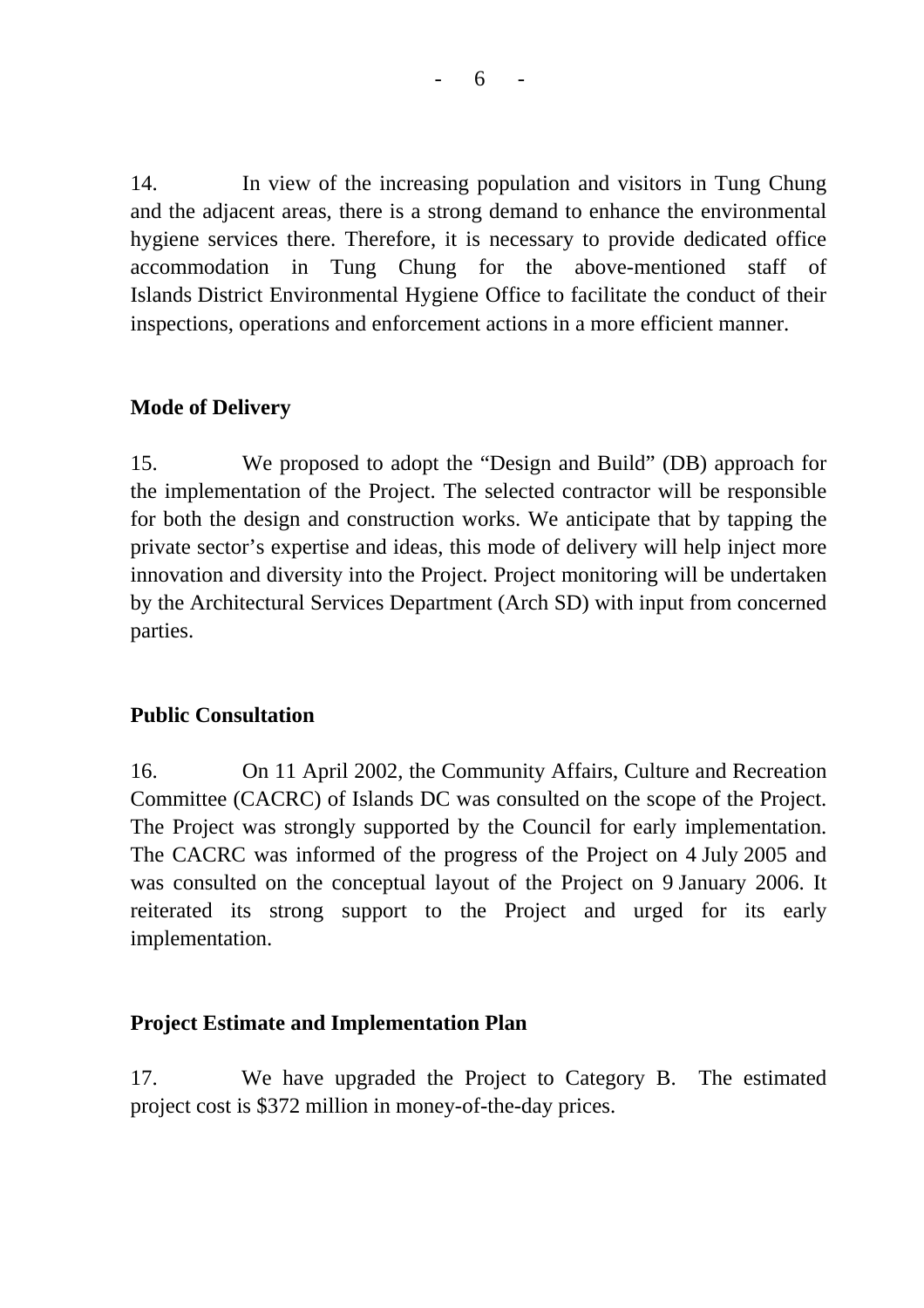18. The construction works are expected to start in December 2006 for completion in October 2009.

## **Way Forward**

19. In order to take the Project forward, the Administration intends to submit the Project to the Public Works Subcommittee of the Finance Committee in April 2006 for upgrading to Category A.

### **Advice Sought**

20. Members are invited to support the development of this Project.

**Home Affairs Bureau March 2006**